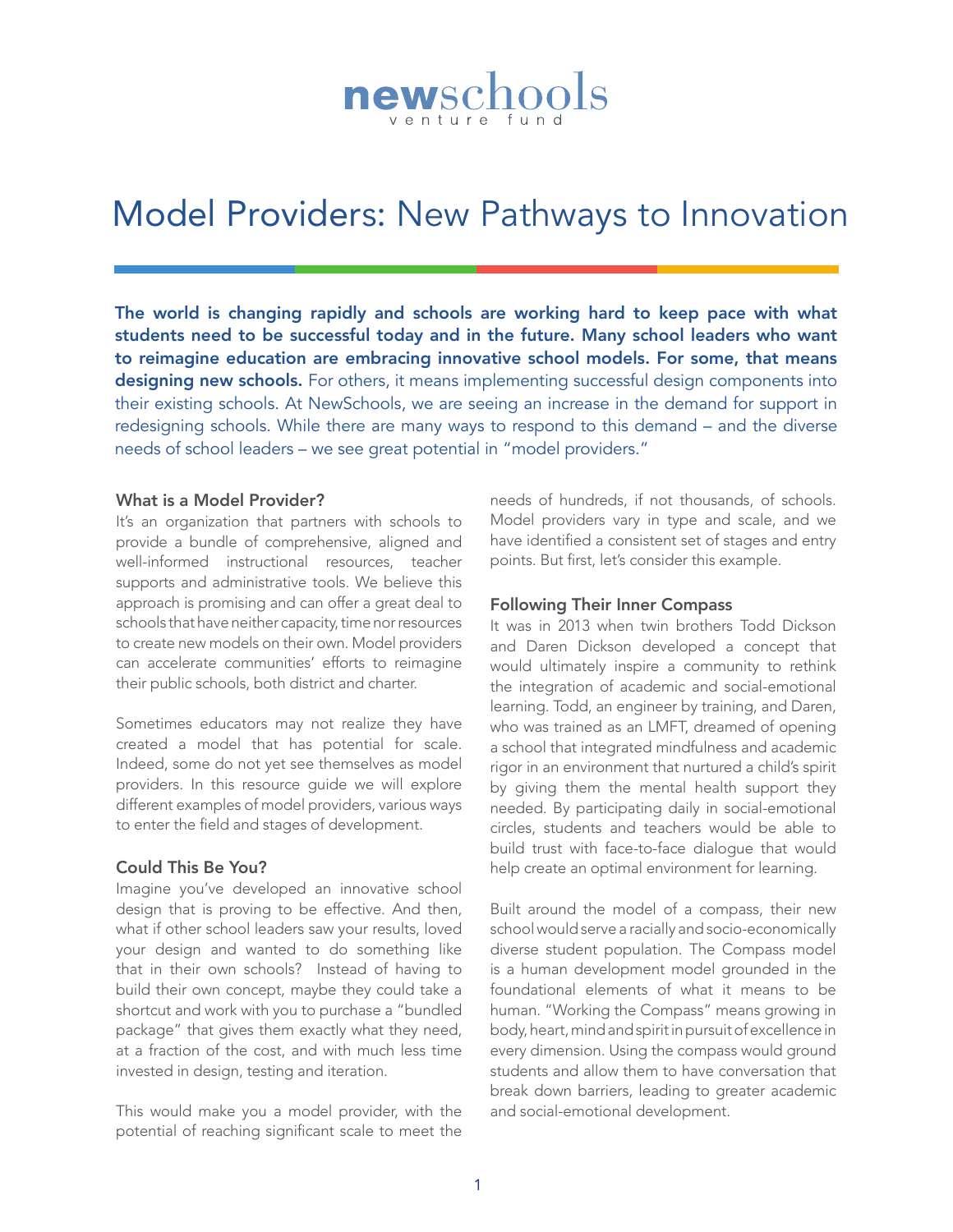In 2014, the brothers' dream became a reality, and Valor Collegiate Academies was born in Nashville, Tennessee. The community immediately embraced the new school, and children were growing in ways the community hadn't imagined. Todd and Daren sought to increase their impact and opened a second middle school in 2015 and a high school in 2018. Their schools are now among the highest performing public schools in Nashville.

The brothers attracted the attention of many other school leaders who saw the results at Valor and wanted to implement the Compass model at their own schools. So, they developed a way to share their model in a way that makes it easier for these school leaders to apply Valor's practices in their own schools. Valor is just one example of what a model provider can be. While Todd and Daren did not create their schools with the intention of becoming model providers, the potential for greater impact is clear.

#### Why We're Betting On Model Providers

NewSchools Venture Fund saw the potential in Valor Collegiate Academies and has been supporting them over the past four years. While we initially supported Valor to launch a second middle school to increase the impact Valor had in its own community, we began to see a few years ago that Todd and Daren could reach many more schools and communities with their innovative model; they could be model providers.

We are committed to supporting innovators with the potential to scale their vision. Over the past few years, we have become more interested in model providers as a way to address the growing demand among educators for support in reimagining their schools to better meet student needs. We have written both about what [constitutes](https://www.newschools.org/wp-content/uploads/2018/04/NSVF_041918_SMC_Models_Doc_v2_002.pdf) a model and more recently, why we are [optimistic](https://www.newschools.org/wp-content/uploads/2018/09/DY02-report-v4-1.pdf) about the potential of this concept to scale and serve more students.

Those familiar with the sector might know of more established models such as EL Education (formerly Expeditionary Learning) and newer examples such as the Summit Learning Program and New Classrooms' Teach to One: Math. While these models and others have shown promise, we believe there is burgeoning demand for more – and different types of – model providers. Our view is that having a greater variety of model providers across the PreK-12 spectrum would more fully address the diverse needs of educators

#### We use the term "model provider" to refer to an organization that does the following:

Partners with schools and systems to improve learning outcomes for a whole school or a meaningful portion, such as a full content area for a grade band (e.g., middle school math, K-8 social-emotional learning).



Offers a bundle of integrated resources,  $\delta$  tools and supports designed to help schools reach those outcomes.

- Provides schools with implementation and change management support, either as a direct service or through trusted third-party partners.
- $\mathbb{X}$ Sets ambitious goals for student outcomes and shares responsibility for results.
- Establishes connections among its ≵ network of partner schools to share ideas with one another and continuously improve the model.

and their students. And new designs can take advantage of recent advances in learning science and new technologies.

Since 2018, NewSchools engaged in a number of activities to invest in 18 model providers. We also spoke with more than 130 schools, technology providers, curriculum and assessment providers and entrepreneurs about their interest in becoming model providers. In addition, we also considered lessons from other effort at scale, such as comprehensive school reform, ed tech, charter schools, and models outside the education sector.

These efforts led us to several insights about the most likely origins of these types of organizations as well as the stages they go through toward scale. Because this is still a relatively new area of focus for us, it's important to emphasize that these are emerging insights that may evolve as we learn more about what works and what doesn't. We still have a lot to learn, but we are committed to doing so and sharing with the field as we do.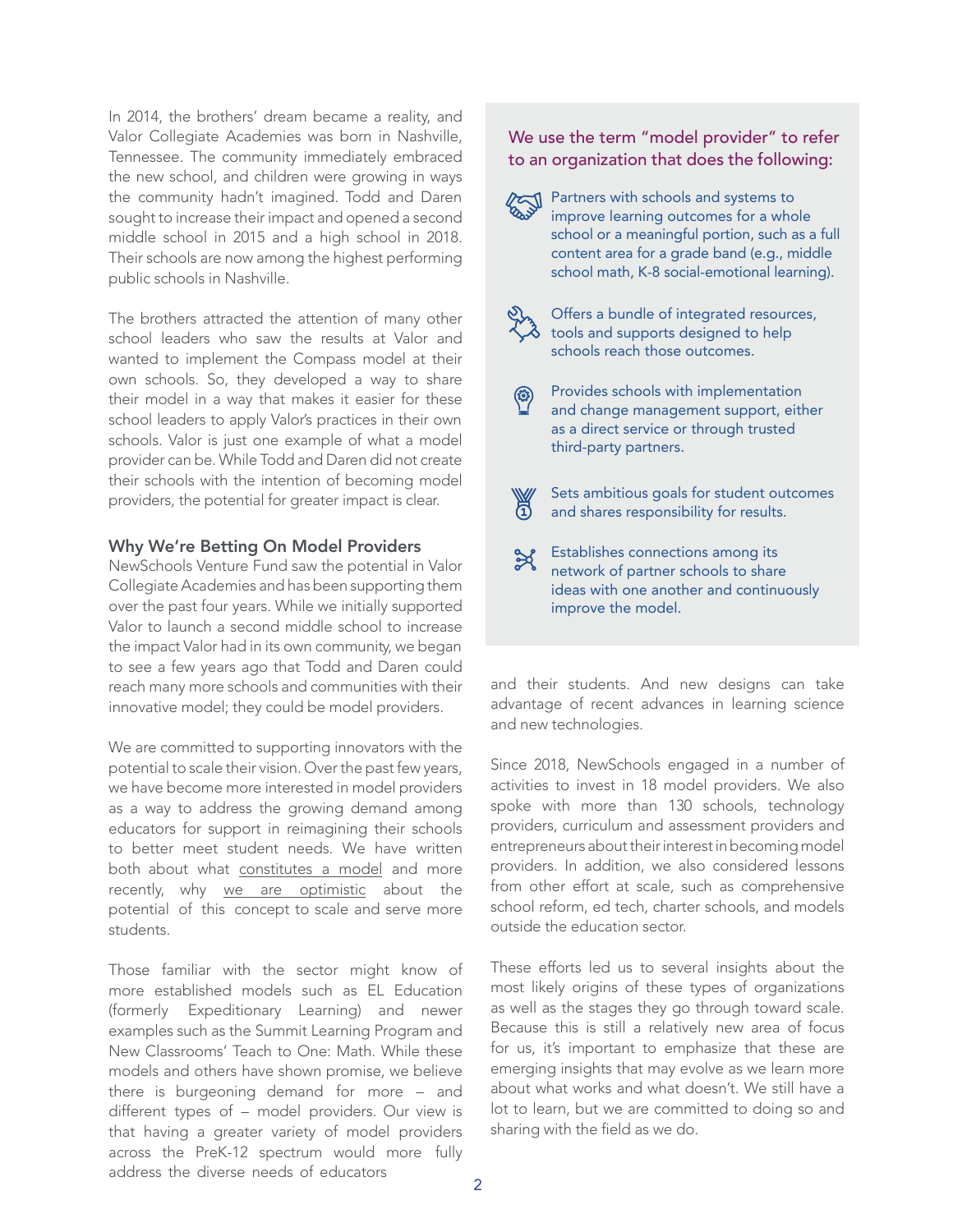## Four Ways To Become A Model Provider

We identified four potential entry points for future model providers - as school operators, curriculum and assessment providers, startups and higher education institutions. While each type of model provider may operate differently, they share a common theme – bringing schools instructional resources, teacher supports and operational tools to accelerate communities' efforts to reimagine their schools.

#### Four Potential Entry Points for Model Providers

**School Operators** 

Curriculum 1 School 2 2 and Assessment 3 Startups 4 Providers

**Startups** 

Higher Education Institutions

## 1. School Operators

teton science schools

Teton Science Schools (TSS) operates two independent schools in Wyoming and Idaho using a project-based model grounded in STEM. They are known for their emphasis on "place based education" – using the assets in the communities surrounding the school to support learning. Through its Place Network initiative, TSS has recently supported seven additional rural public schools in implementing this model, with plans to grow to at least fourteen in the 2019-20 school year.

Many schools across the country have built innovative models where students are thriving. They are reimagining the use of time, space, technology and the roles of students and adults. It's no surprise these schools attract hundreds of visitors each year who are looking for the "secret sauce." Leaders of these schools often want to serve even more students, but need help exploring ways to magnify their impact. They are experts who built their models based on core beliefs, experiences, and key supports. They designed each of the pieces and understand how they come together to create a coherent, integrated model. After implementing the model over many years with their own faculty and students, they have a strong sense of what supports are required to implement it with fidelity.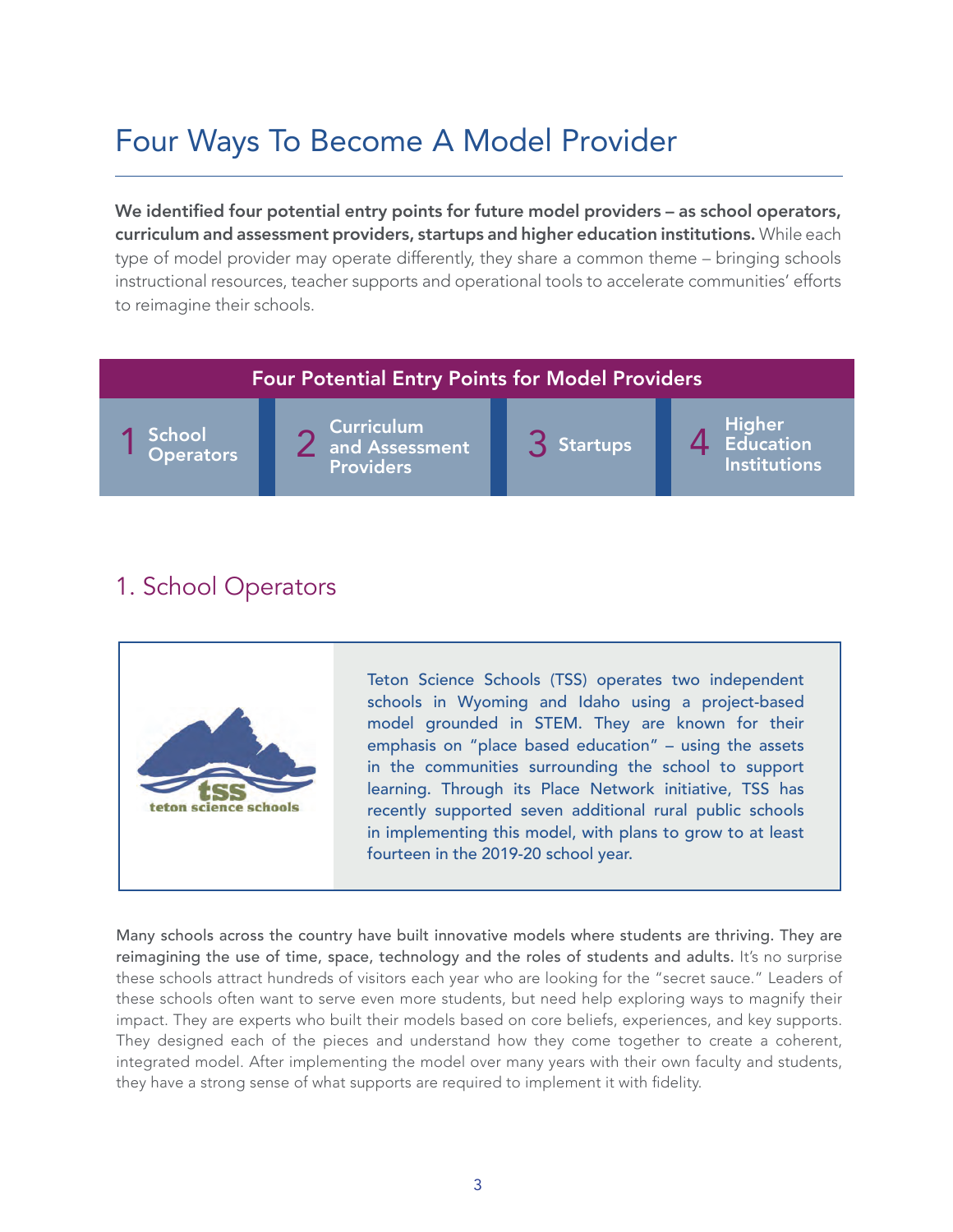However, to successfully transition to a model provider, school operators must focus on two important areas:

#### Understand exactly what makes the model unique.

Providers must determine what is essential to their success and if it can be implemented by educators in other schools. In some cases, school operators may decide their entire model is essential. In others, they may identify a meaningful portion of it (e.g., middle school math). In any case, the important thing is that they have a clear sense of the scope of the approach and their non-negotiables.

#### Balancing running one school while becoming a model provider.

School operators must also find a way to continue running their own schools well while at the same time ramping up a new part of their organization focused on serving other schools. For smaller organizations, this transition can be particularly taxing without significant philanthropic or government support.

*Model Providers can emerge from charter schools or networks, traditional districts and independent schools. Depending on the type of organization, teams will likely encounter different advantages and challenges.*

#### Charter Networks

Charter networks tend to have an entrepreneurial spirit that will serve them well as they embark on a new type of approach, and they can generally expand without inherent geographical constraints. The biggest challenge that charter networks face is that they already operate their own schools on lean budgets with limited central staff, so they will struggle to pursue this path on their own. And because they operate outside of district management, they will need to learn how to operate successfully in a district context if they want to scale their models.

#### Charter School Spotlight: Summit Public Schools

After growing to an 11-school charter management organization in California and Washington, Summit Public Schools developed a model, Summit Learning Program, that other schools could use. Now in its fifth year, Summit Learning Program is being implemented in nearly 400 schools nationwide.

\_\_\_\_\_\_\_\_\_\_\_\_\_\_\_\_\_\_\_\_\_\_\_\_\_\_\_\_\_\_\_\_\_\_\_\_\_\_\_\_\_\_\_\_\_\_\_\_\_\_\_\_\_\_\_\_\_\_\_\_\_\_\_\_\_\_\_\_\_\_\_\_\_\_\_\_\_\_\_

\_\_\_\_\_\_\_\_\_\_\_\_\_\_\_\_\_\_\_\_\_\_\_\_\_\_\_\_\_\_\_\_\_\_\_\_\_\_\_\_\_\_\_\_\_\_\_\_\_\_\_\_\_\_\_\_\_\_\_\_\_\_\_\_\_\_\_\_\_\_\_\_\_\_\_\_\_\_\_

#### District Schools

There are 15,000 school districts across the country operating more than 90,000 schools. If more resources, supports, and tools were codified and shared broadly, more children would benefit. In addition, it has become increasingly common for districts to allocate resources toward innovation grants, innovation zones or even an innovation department. These investments are peaking up in certain places, which gives us hope that one day district schools may follow the model provider path, creating even more innovative schools that might consider the model provider path in the future. District schools face dual challenges of building the capacity to disseminate and having the will to share beyond their walls. Because they are primarily funded by a local tax base, districts are not designed to serve students beyond their immediate geography. As a result, successful models that originate with districts may need to spin out to serve students outside of their jurisdiction.

\_\_\_\_\_\_\_\_\_\_\_\_\_\_\_\_\_\_\_\_\_\_\_\_\_\_\_\_\_\_\_\_\_\_\_\_\_\_\_\_\_\_\_\_\_\_\_\_\_\_\_\_\_\_\_\_\_\_\_\_\_\_\_\_\_\_\_\_\_\_\_\_\_\_\_\_\_\_\_

#### District School Spotlight: New Classrooms

New Classrooms, which began within New York City Department of Education, is a personalized math model. After running initial pilots in that district, the team realized national growth would only be possible if they launched an independent, nonprofit organization. They decided to pursue that path, but it wasn't without its challenges.

\_\_\_\_\_\_\_\_\_\_\_\_\_\_\_\_\_\_\_\_\_\_\_\_\_\_\_\_\_\_\_\_\_\_\_\_\_\_\_\_\_\_\_\_\_\_\_\_\_\_\_\_\_\_\_\_\_\_\_\_\_\_\_\_\_\_\_\_\_\_\_\_\_\_\_\_\_\_\_\_\_\_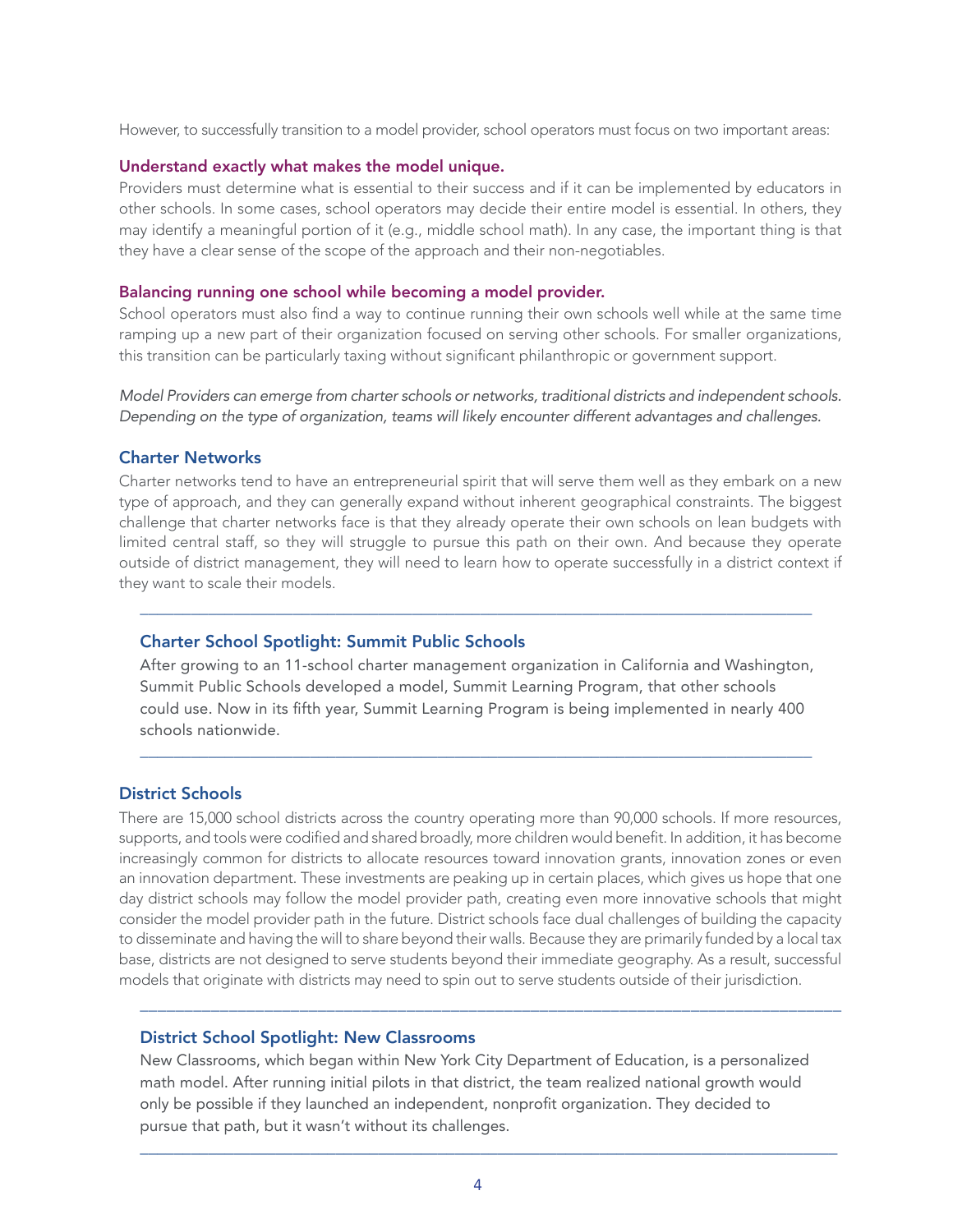#### Independent Schools

There is potential for independent schools to become model providers. Because they operate outside the public accountability system, many independent schools are able to reimagine the student experience in creative ways. Also, they are often well-resourced and have connections to a donor base that may be willing to invest in new paths. However, the leaders of independent schools may have limited experience working directly with public schools. In addition, the student population they serve may not be the same as those that adopt their model in public schools. If that is the case, they will need to spend time ensuring their model can effectively serve students with different backgrounds.

## 2. Curriculum and Assessment Providers

**ST**Math

ST Math historically only offered a supplemental digital math product that consisted of games designed to build conceptual understanding of math through a visual approach. However, their customers have been asking for a more comprehensive solution that could serve as a school's entire math model. After careful consideration, ST Math decided to explore the model provider path. As a first step, ST Math is piloting a more comprehensive offering that includes new lesson plans and instructional resources that are designed to complement their existing digital games.

Curriculum and assessment providers with compelling products that are not (yet) comprehensive offer a second potential entry point. Those that have already reached significant market share and demonstrated efficacy are the most attractive candidates. This might look like a supplemental math product building out its offerings to become a complete math solution for a grade span. Or perhaps a core/basal curriculum provider with analog content might enhance its offering (i.e., integrating into a technology platform, offering online formative assessment and/or adaptive learning tools).

These organizations have the advantages of capacity to realize the vision at scale. Because they have existing products in the market, they have likely built brand awareness and credibility with existing customers who may already be demanding more.

They have experience deploying the technical and human capacity to support many schools. Additionally, their internal product development and technical talent can be leveraged to support new product builds. Finally, their implementation and business development experience will help them as they scale a new type of model.

However, they will need to commit to this journey and devote significant resources to a "new line of business." Providers, especially for-profits, will need to make the case to their investors that this is a strategy worth pursuing. And going from providing a partial solution to a holistic solution will require a non-trivial shift in expertise and assets, particularly for organizations that historically have not directly supported teacher instructional practice.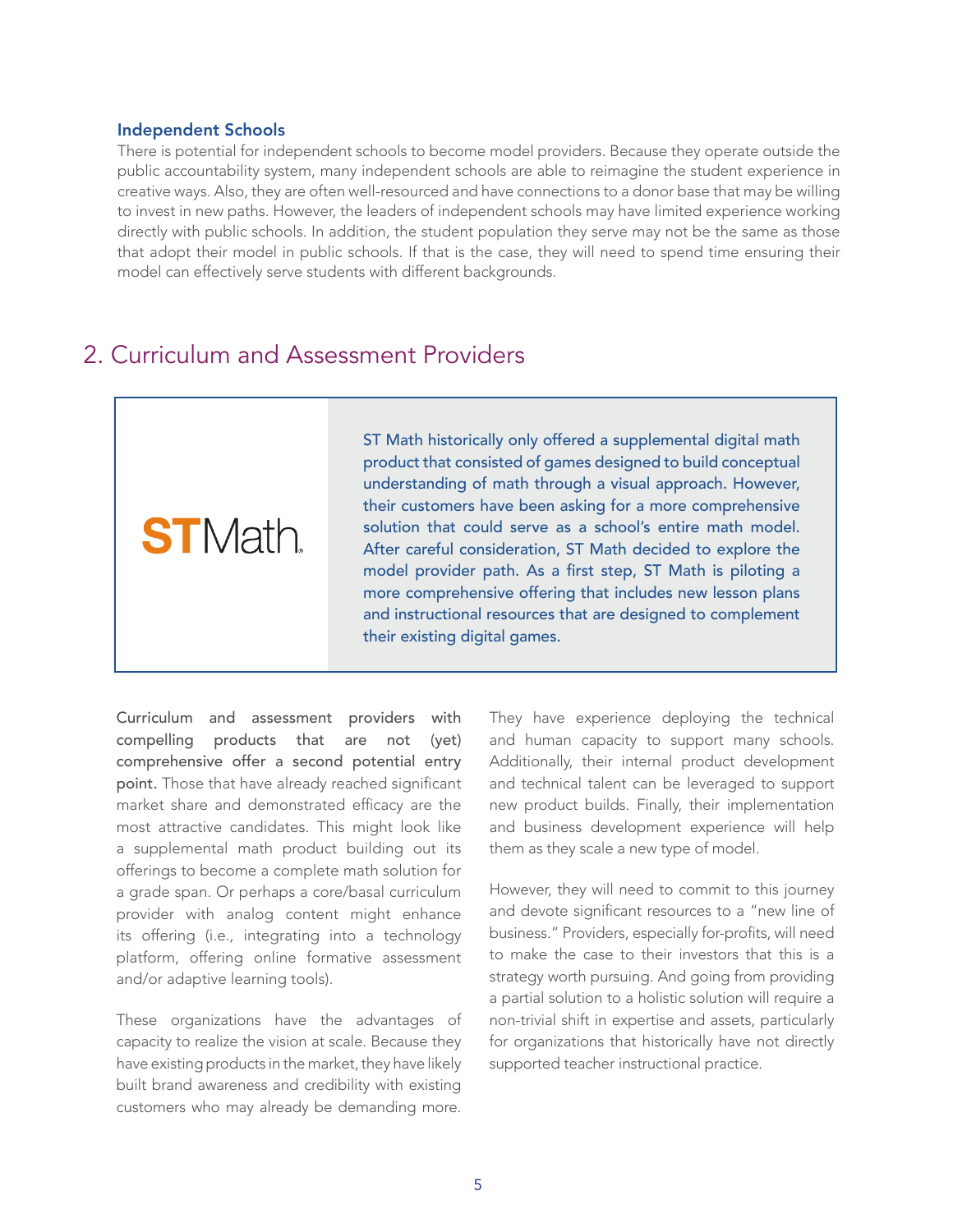## 3. Startups



3DE Schools was born as a model provider. Initially incubated within Junior Achievement Georgia, 3DE provided a highly relevant and engaging high school model, co-designed by industry partners, to existing schools within the Metro Atlanta area. After several successful implementations, 3DE recently spun out into a separate non-profit organization and is pursuing a scale strategy in multiple states.

Entrepreneurs may want to consider starting a new model provider organization. We often meet people with bold visions for what school should be, but are not yet sure how to make that vision a reality. Working within an existing operator may stifle their innovation, while launching their own school may not get to impact fast enough. If they knew there was another option, we believe some would consider launching a model provider.

The benefit of a startup is that it frees the team from going through the difficult and timeconsuming process of launching and then operating a school before going down the model provider path. Instead, a team can devote itself from the outset to designing their new model. They can also build the model from the outset to be comprehensive, aligned, and well-informed.

However, this can take significant up-front time and resources. Startups must either build their models from scratch or curate and integrate external resources into a coherent whole. And given that they do not have an umbrella organization to subsidize their efforts, they will need to fundraise to support all their operating expenses until they begin generating earned revenue, which could take years. Then, once the model is developed, they must find committed partners willing to pilot a new model. This may require that they start in lower-stakes settings like summer school or after school, then move into the core academic program once they demonstrate results. In any case, there is risk and expense associated with trying to prove something new.

While we have not yet encountered many entrepreneurs pursuing the model provider path, we believe this could become a more attractive option for visionary leaders in our sector. With greater awareness and access to startup capital, more entrepreneurs might consider this option over alternatives like starting a school or an ed tech company.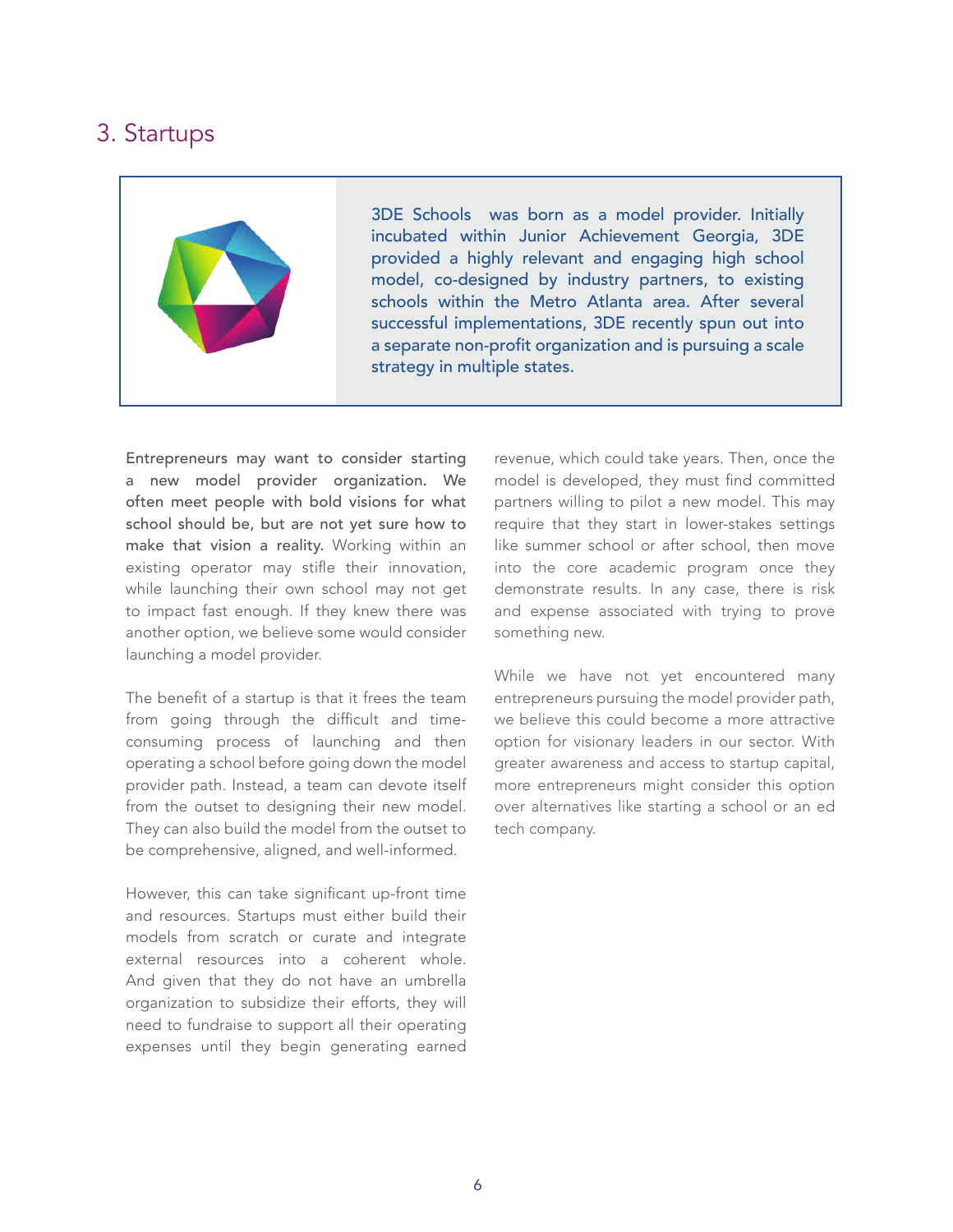## 4. Higher Education Institutions



Arizona State University (ASU) recently launched ASU Prep Digital. By leveraging technology, business, and educational resources from the university, ASU Prep Digital is building a modular approach - from individual courses to more holistic instructional models - that districts in Arizona can leverage to better meet the needs of their students.

Some higher education institutions might be well positioned to support the development of new model providers. Typically, these institutions have considerable interdisciplinary resources, as well as philosophical alignment to prepare increasing numbers of students for career and life readiness. In the process, universities could help to erode the long-standing divide between secondary and postsecondary education and make postsecondary attainment more possible for underserved students. Previous efforts such as Advanced Placement, dual enrollment, and the early college movement have helped blur the lines between two, but perhaps now is a time to consider fresh new approaches that build on their success.

The most straightforward example would be a university taking a successful model they use for their own students and applying it to the PreK-12 context. Similarly, universities may be able to assemble intellectual property that has been developed at the university and use it as the basis

for a PreK-12 model. Finally, we could imagine a faculty team investing in R&D to build a new model from scratch, perhaps in conjunction with a nearby school operator.

However, there are potential challenges for this pathway as well. First, this path will require visionary leadership within an institution. Further, because of the historical divide between secondary and postsecondary education, the policy, technology, and academic landscapes do not seamlessly connect. Bridging the two worlds will require cross-sector expertise and a long-term commitment. Finally, for most universities, this cannot be a net drain on their finances; they will need to find a way to generate earned revenue from this path or risk it being eliminated in a tough fiscal environment.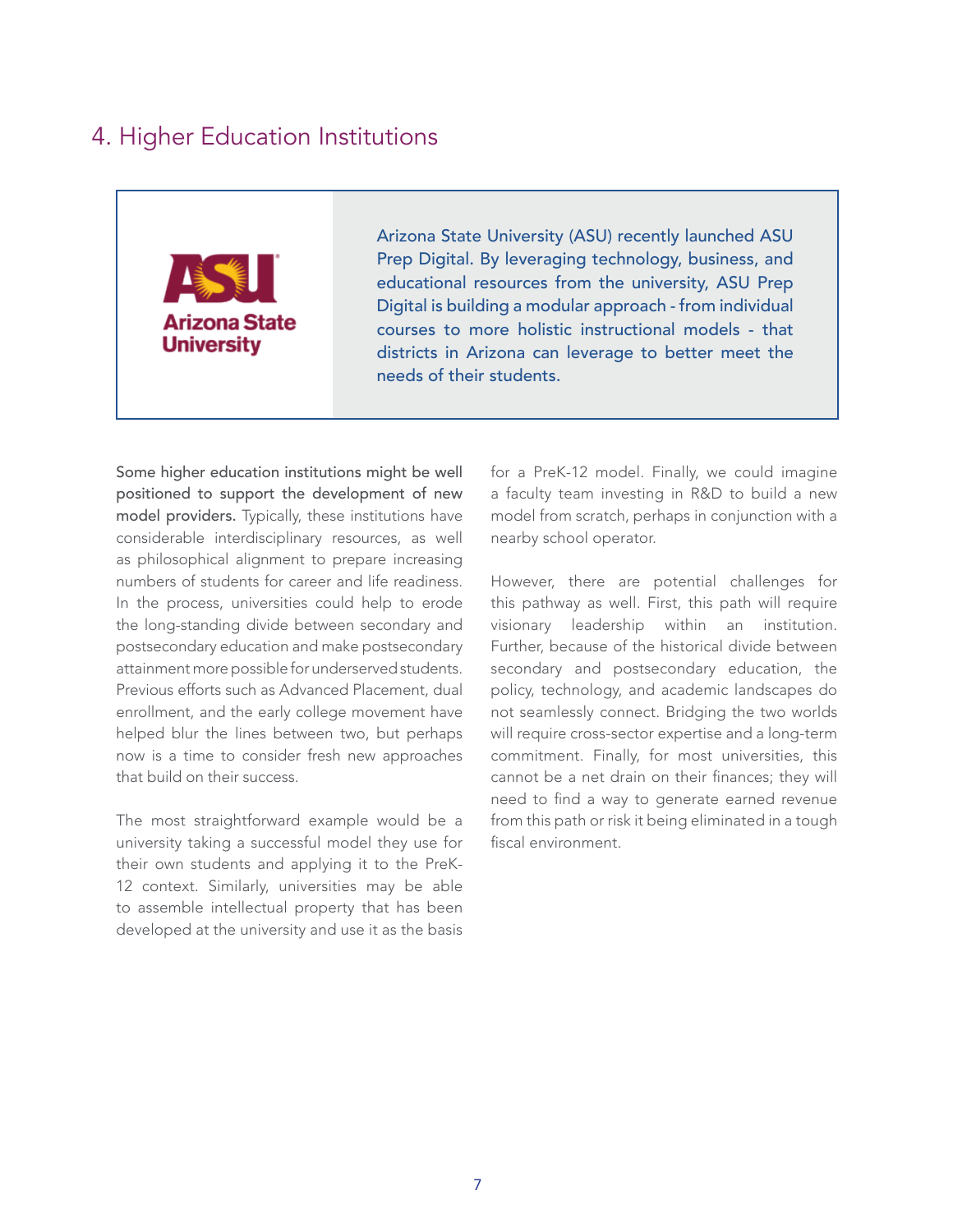## The Journey of Model Providers

Regardless of industry, growing an organization from inception to enterprise scale involves multiple stages. Education is no exception. What might work in the early stages with a handful of close partners will likely not work as a model provider scales to serve hundreds or thousands of schools. Even as the core model remains intact, scaling it exponentially will require model providers to do qualitatively different tasks and to operate in qualitatively different ways.

Our early efforts to support model providers suggests that they typically go through four distinct phases in their pursuit of a fully-scaled model. Across these stages, teams will face different challenges and will engage in materially different activities. Below we map out the four stages of model providers, their essential questions, and the activities they might undertake within each stage.

First though, we offer a brief preface. Below is a set of viable stages, and not necessarily the set of stages. We are still early in this work, and we know that stages might look different for different organizations, especially those from different onramps (which we describe in detail in the next section). We also recognize not all organizations will pass through the stages successfully; that is, some organizations may face insurmountable headwinds at various stages that push their strategy away from the model provider pathway.



## Stage 1: Define & Codify

### "We think we might have something."

Teams embarking upon stage one believe they have something. A combination of direct experience, research on learning and development, and intuition has convinced them that they can accelerate other communities' efforts to redesign their schools. The next step is for them to decide what "model" they plan to offer to partner schools. At NewSchools, we define a "model" as a bundle of integrated resources, teacher supports, and operational tools that support educators in reimagining the student experience.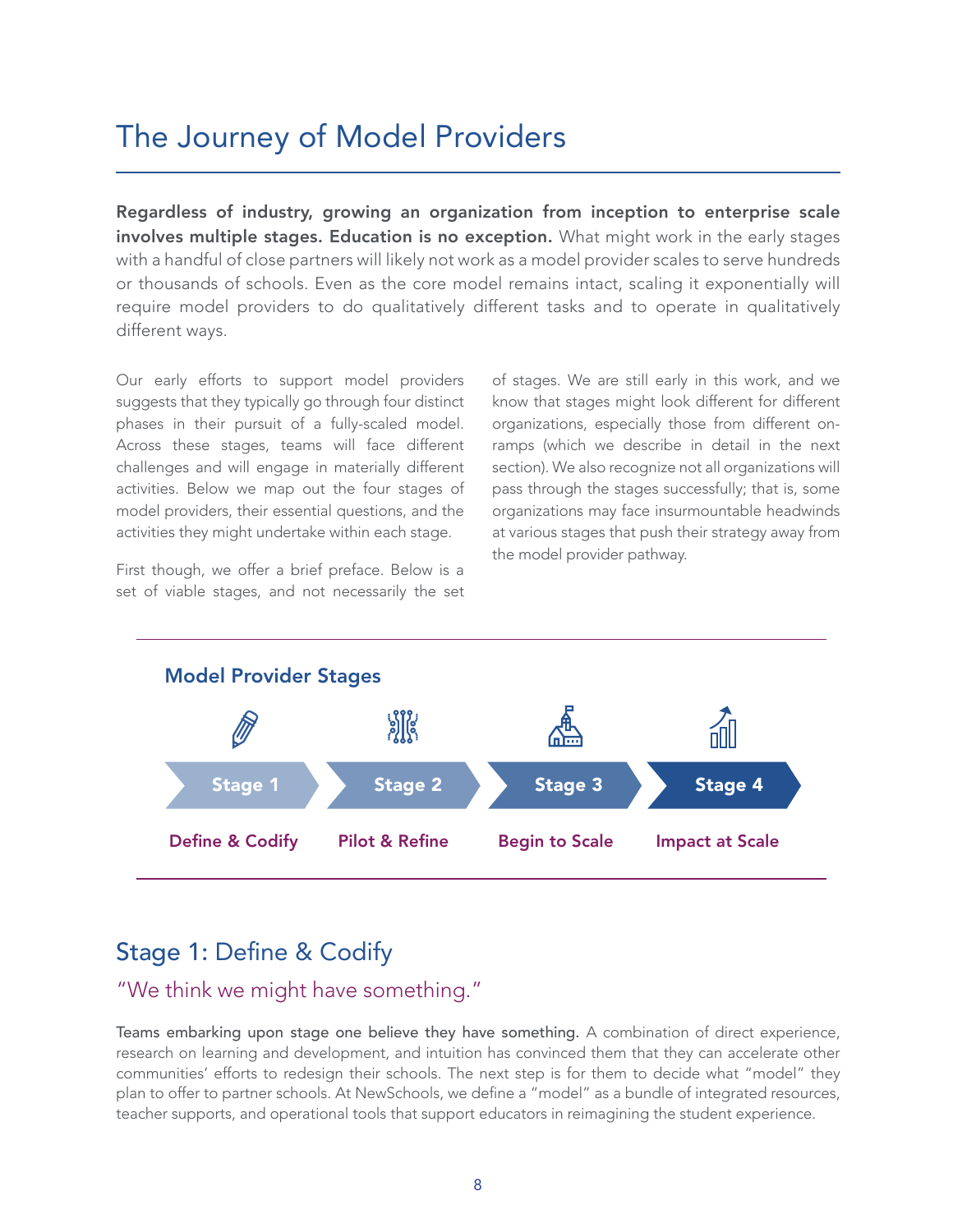### What Educators Need To Bring Their Vision To Life



Instructional resources — curriculum, materials, lessons assignments, projects, assessments.

Teacher supports — professional development, grading rubrics, classroom management tools.

 $\sqrt{\overline{M_1}}$  Operational tools — implementation guides, role definitions and staffing plans, sample student schedules, tech platform.

Once teams have settled on the model they plan to implement, they will then need to secure partner sites and plan for these early pilot implementations, keeping in mind that the goal is to test their hypotheses about what educators will need to bring this vision to life in their context. As they plan their implementations, teams must consider the technical and human capacity needed from school partners.

## Expectations of Model Providers in Stage 1

#### Objective 1: Define the Model

Teams first need to decide what model they want to offer partner schools. To help them achieve clarity, teams should:

- Craft a vision statement for the model that identifies the core beliefs about learning and development;
- Determine the scope (e.g., grades served, whole school, school within a school, specific subjects);
- Clarify what longer-term student-level outcomes (a.k.a. "graduate aims") the model is intended to achieve;
- Outline the model's major components (e.g., design principles, pedagogical approach, key experiences, etc.); and
- Decide what aspects of the model will be mandatory and what will be optional, as well as what partner schools must provide themselves.

#### Objective 2: Prepare Necessary Tools & Resources

Once the model has been defined, teams will need to prepare the relevant components – instructional tools, teacher supports and operational tools – so their partner schools will have what they need to successfully implement it. This requires that they:

- Assess the current state of the tools and resources they have already developed (if applicable);
- Identify critical gaps and develop a plan to address them before piloting (stage two);
- If necessary, begin codifying existing practices, creating new resources and/or leveraging external ones; and
- Package these resources into a comprehensive and aligned bundle suitable for educators in partner schools.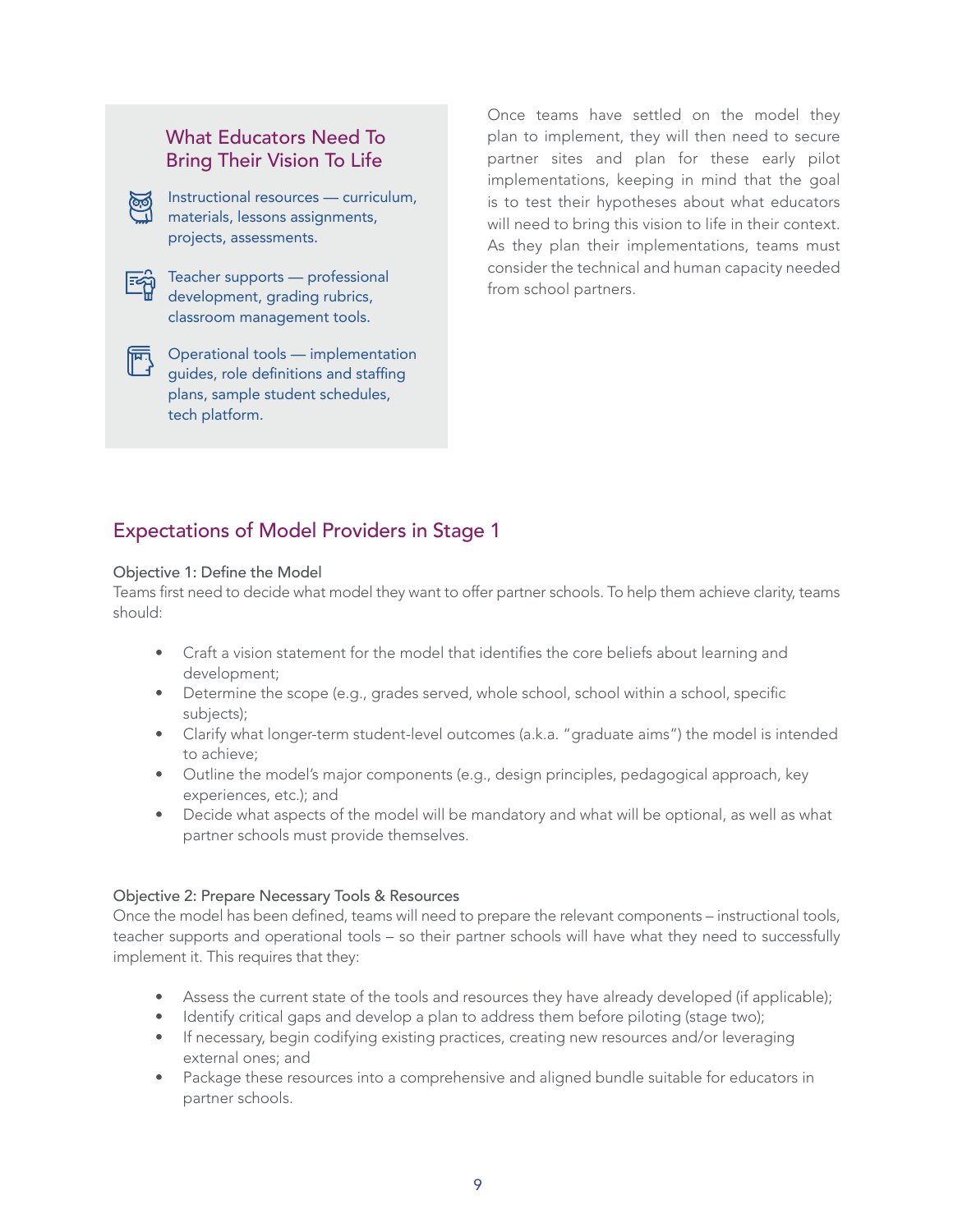#### Objective 3: Develop an Implementation Approach

Teams should then decide how they intend to support implementations in partner schools. There are two goals associated with this objective – (1) ensure partner schools have what they need to implement the model successfully and (2) learn from these experiences to improve future implementations. Given that, they should consider how to:

- Introduce leaders and educators to the model;
- Develop guiding hypotheses on how the model should be implemented over time, considering the model's complexity and the change management required;
- Sequence implementation supports to ensure that educators are equipped to implement the model successfully;
- Balance their desire to get the initial implementations "right" by offering intense support with the need to be efficient as they scale; and
- Use early implementations to test hypotheses and improve their approach over time.

#### Objective 4: Identify Initial Pilot Sites

Teams should carefully select their first set of partner schools (typically 2-5), ensuring that they:

- Develop criteria for the types of schools that would make strong partners, using the "5 C's" as a guide: conviction, clarity of vision, coalition of stakeholders, capacity, and culture;
- Reach out to a broad range of potential partners that match that criteria to gauge interest;
- Select partners with whom they have established a trusting relationship, are enthusiastic about the model and have an "early adopter mindset" - that is, they are okay with a lessthan-perfect rollout and are willing to co-learn and give feedback on how the implementation is going; and
- Prepare a detailed memorandum of understanding (MOU) that clarifies the relationship between the model prover and the partner.



Valor Collegiate, for example, initially built their Compass model for use in its own schools. Todd and Daren worked closely with their own faculty and staff to implement and refine the model. While they were intimately familiar with the process and content, much of their know-how was not written down; it was just in their heads. That worked at a small scale in their own schools, but as they considered offering the model to other schools, they realized that was no longer a viable option. Therefore, one of the first steps that Valor needed to undertake on the path to becoming a model provider was to clearly define the scope of their model and begin codifying the elements that schools would need to implement it.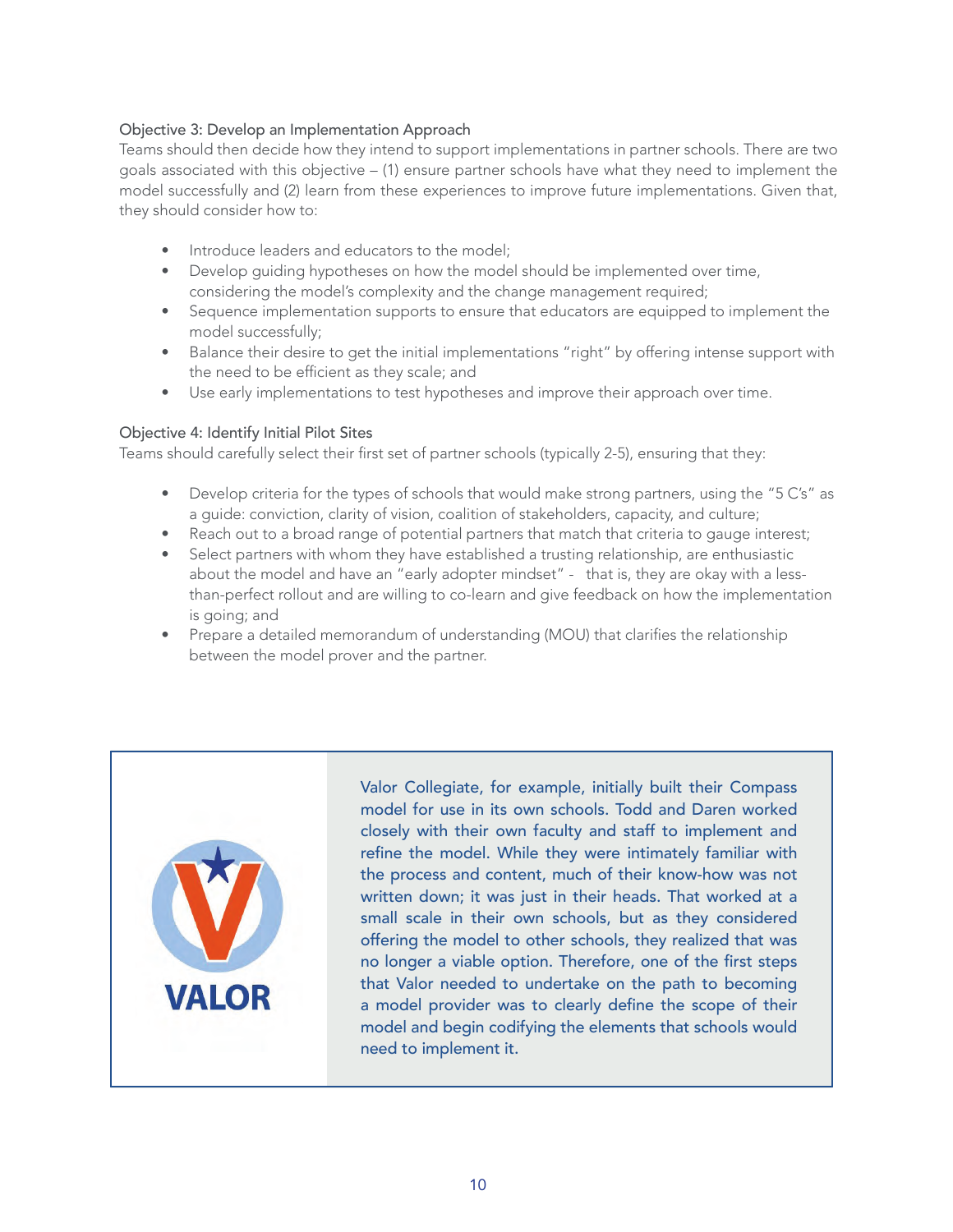## Stage 2: Pilot & Refine

## "We have defined our model and we are ready to pilot it."

While the first stage is focused on building a vision, stage two is about turning the vision into reality. The primary goal of this stage is to pilot their model to test its viability for larger scale.

From our experience, model providers at this stage typically pilot core components of their models in two to five schools over one to two years before pursuing bolder scale plans. These pilots provide an early test of their implementation plan and give the team an opportunity to see their model in action. This stage is about testing hypotheses, understanding effectiveness in different contexts, and then using that information to improve the model and the implementation approach.

### Expectations of Model Providers in Stage 2

#### Objective 1: Support Pilot Sites

Teams should ensure that they are effectively supporting each of their pilot sites. They should:

- Execute and track their responsibilities in the MOU;
- Communicate regularly and proactively with each partner site; and
- Adapt and adjust as needed (within reason)

#### Objective 2: Test Key Assumptions and Refine Approach Based on Findings

Teams should be collecting data and insights from their pilot sites to test key assumptions, and they should use that information to enhance their models and their implementation processes. Key areas include:

- Design tools and systems to track fidelity of implementation across all partner schools;
- Begin to capture and analyze relevant indicators of academic (e.g., academic growth, proficiency, persistence) and non-academic success (e.g., mindsets, habits, skills, culture/climate);
- Survey school partners to understand their experience;
- Schedule time to review and reflect upon this data regularly; and
- Use these insights to inform changes to the model and implementation approach



New Classrooms began in 2009 by piloting its middle school math model with 80 students over the summer. The team was deeply engaged in all aspects of the pilot, supporting the back-end operations to make the proof of concept model work and observing the implementation. Based on the insights they gleaned, they made significant updates to the model that they incorporated into their plans for more extensive pilots. Later that year, they expanded to serve after-school programs, and eventually, the model was used as a replacement for the traditional math block in three schools within the same district. Again, they used these pilots to gather information – both quantitative and qualitative - that they later used to continue refining their model and updating their implementation approach.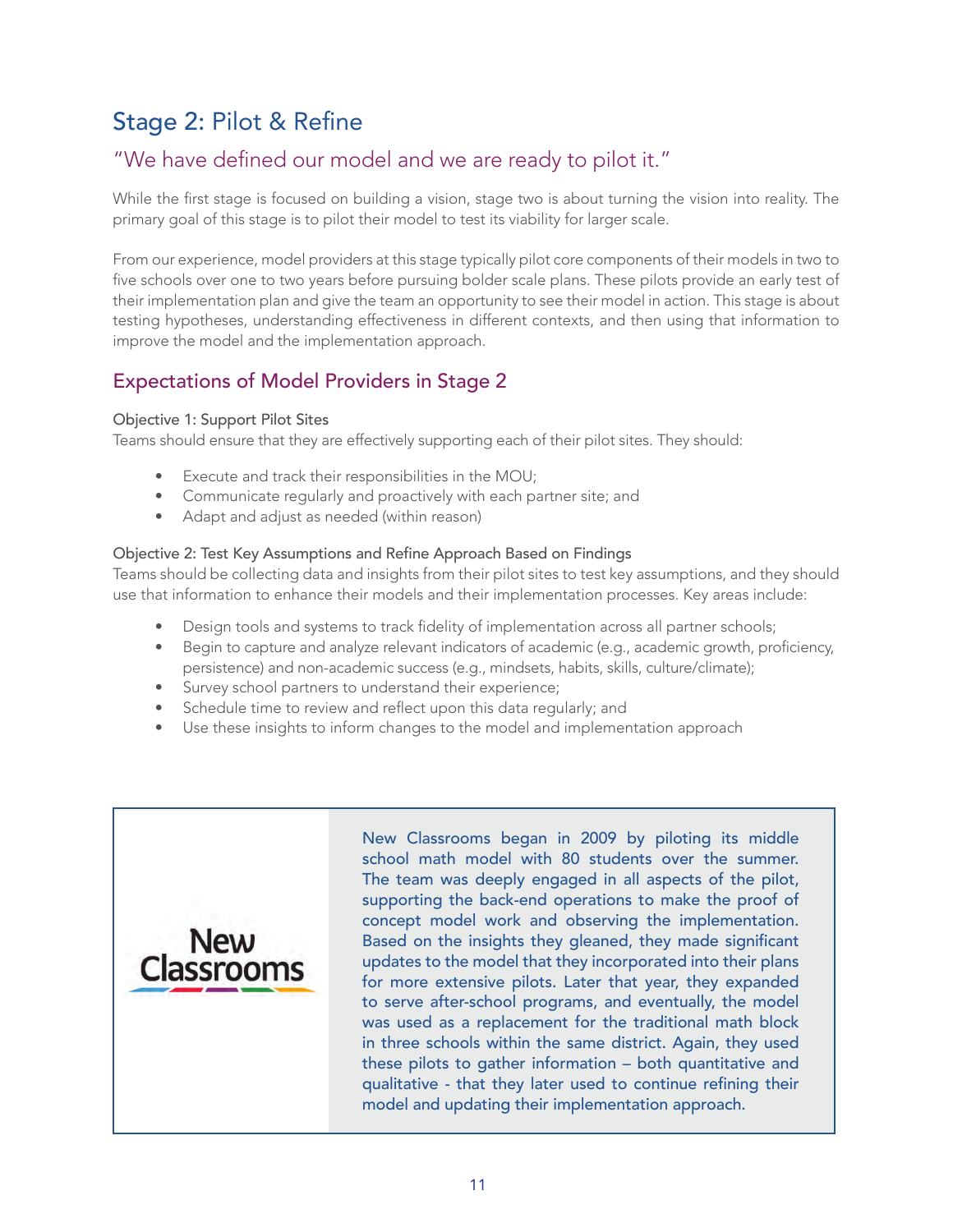#### Objective 3: Determine Whether the Model is Ready for Broader Scale

As teams progress through this stage, they will face an important question: should they continue refining their model or has it proven itself ready for broader scale? This will require that they:

- Develop "green light" criteria to provide an objective means of assessing readiness for growth, incorporating all relevant data and insights captured during objective two; and
- Engage their board, funders and other key stakeholders in the decision.

#### Objective 4: Plan for Growth

Teams that decide they are ready to pursue a growth strategy will then need to develop a multi-year plan to support that ambition. This plan should include:

- Growth projections (# of schools, # of students) for at least the next three years;
- An assessment of the potential pipeline for new sites;
- An aligned budget with detailed revenue and cost projections;
- An assessment of the model's sustainability and, if necessary, a plan to increase revenue and/or reduce costs.

## Stage 3: Begin to Scale

#### "We definitely have something and we're ready to go big."

Having piloted their solution in multiple contexts, model providers that enter stage three should have a model that is ready to be implemented in more schools. By this point, there is likely early evidence that the model has been effective, and that the team has refined its implementation approach to allow for greater scale. In this stage, they will build internal capacity to begin scaling their model to serve more schools in different contexts.

#### Expectations of Model Providers in Stage 3

#### Objective 1: Generate Demand

Teams are building internal capacity to generate increasing demand for their models. Key areas include:

- Segment the market and develop a sense of the total addressable market their model serves;
- Build marketing and business development functions that can efficiently and predictably generate demand for the model;
- Build a robust pipeline of prospective school partners aligned with their vision; and
- Establish partnership criteria that is informed by previous implementations .

#### Objective 2: Begin Implementing a Scale Plan

Teams have developed a plan to scale their model and are ready to begin executing it. We expect teams at this stage to support at least 15 schools over the course of a two-year investment period, with ambitions to scale more significantly thereafter.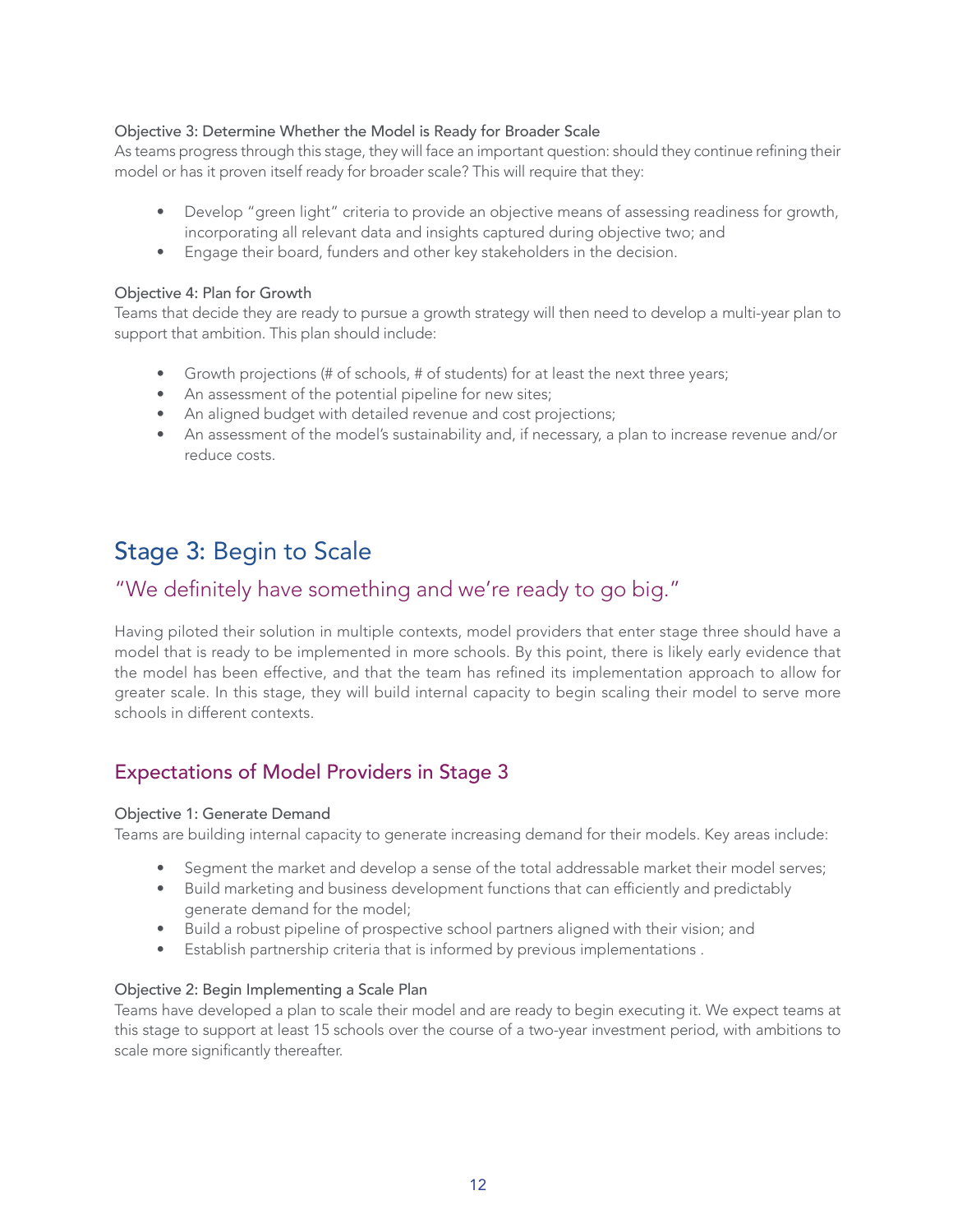Key areas include:

- Select partner sites that meet established partnership criteria (see objective one above) and will commit to implementing the model; and
- Support implementation in these partner schools, while providing effective change; management, developing on-the-ground buy-in, and moving toward a more efficient approach in the process (see objective four below).

#### Objective 3: Continuously Improve

Teams have systems in place to capture relevant data, which they can use to monitor implementations and continuously improve their implementation processes and their models. Key areas include:

- Design tools and systems to track fidelity of implementation across all partner schools;
- Systematically capture and analyze relevant indicators of academic (e.g., academic growth, proficiency, persistence) and non-academic success (e.g., mindsets, habits, skills, culture/ climate) in all partner schools; and
- Use data from implementation sites to inform changes to the model and implementation supports.

#### Objective 4: Pursue Sustainability

By this point, teams should have a reasonable conception for the value and the costs of their model to schools. They should use this information to pursue viable business models that will allow them to achieve sustainability at moderate scale. This will require that they:

- Develop and test business models that are less reliant on philanthropy and generate more earned revenue from one-time and recurring fees;
- Reduce implementation costs by moving away from supporting "by any means necessary" to a more streamlined process that minimizes high-touch elements without sacrificing fidelity; and
- Leverage technology as a means of driving efficiency in the model.

## Stage 4: Impact at Scale

### "We've proven our model and want to expand our reach to hundreds of schools. We need to build a sustainable organization for the long term."

As early-stage, catalytic investors, we work closely with organizations in stage four. Our hope is that major funders will mobilize to support teams past this phase, ensuring there is enough capital to fund ongoing R&D and cover short-term operational deficits so they can develop into mature, sustainable organizations that achieve impact at scale.

As model providers reach this stage, they must answer questions like:

- 1. How do we effectively manage an increasingly large and complex organization?
- 2. How does the model evolve as the education and technology landscape changes?
- 3. How do we achieve financial sustainability? Organizations must find a business model across recurring subscriptions, pro services, and philanthropy to continue their work.
- 4. How do we proactively create conditions to support growth (e.g., influencing policy)?